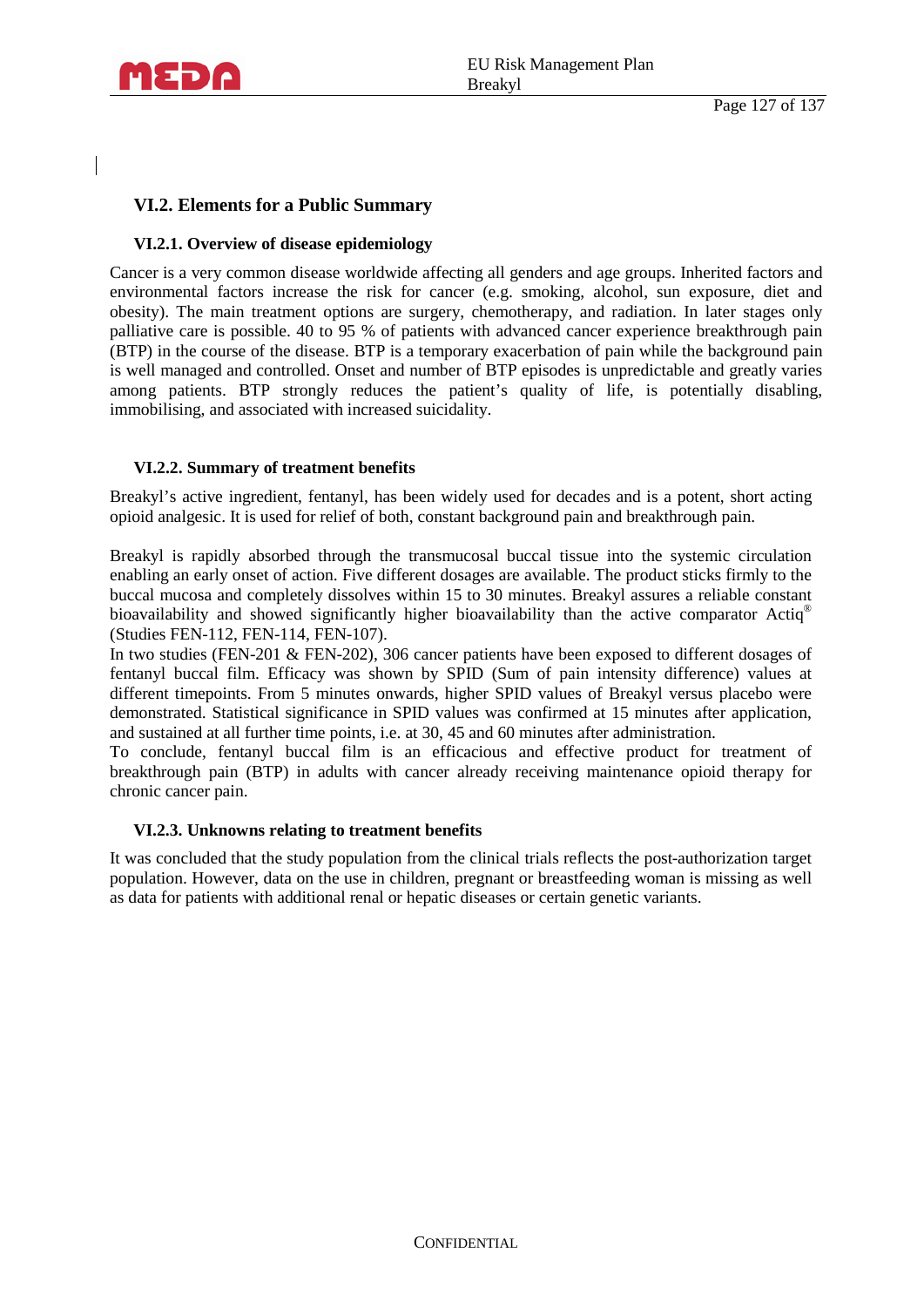

## **VI.2.4. Summary of safety concerns**

| <b>Important identified risks</b>                                                                                                                   |                                                                                                                                                                                                                                                                                                                                                                                                                     |                                                                                                                                                                                                                                                                                                                                                                                                                                                                                                                                                                                                                                                                                                                                                                                                                                                                                                                                                                                                                                                                                                                                                                                                                                                                                                                                                                                                                                                                                                                    |  |
|-----------------------------------------------------------------------------------------------------------------------------------------------------|---------------------------------------------------------------------------------------------------------------------------------------------------------------------------------------------------------------------------------------------------------------------------------------------------------------------------------------------------------------------------------------------------------------------|--------------------------------------------------------------------------------------------------------------------------------------------------------------------------------------------------------------------------------------------------------------------------------------------------------------------------------------------------------------------------------------------------------------------------------------------------------------------------------------------------------------------------------------------------------------------------------------------------------------------------------------------------------------------------------------------------------------------------------------------------------------------------------------------------------------------------------------------------------------------------------------------------------------------------------------------------------------------------------------------------------------------------------------------------------------------------------------------------------------------------------------------------------------------------------------------------------------------------------------------------------------------------------------------------------------------------------------------------------------------------------------------------------------------------------------------------------------------------------------------------------------------|--|
| <b>Risk</b>                                                                                                                                         | What is known                                                                                                                                                                                                                                                                                                                                                                                                       | <b>Preventability</b>                                                                                                                                                                                                                                                                                                                                                                                                                                                                                                                                                                                                                                                                                                                                                                                                                                                                                                                                                                                                                                                                                                                                                                                                                                                                                                                                                                                                                                                                                              |  |
| Shallow<br><sub>or</sub><br>breathing<br>(Respiratory<br>depression)                                                                                | and increases with higher doses.<br>the brain and reduce<br>in<br>responsiveness to increased carbon week, to control persistant pain.<br>dioxide (normally the major trigger of<br>overdosing fentanyl, shallow or very<br>stop in breathing and ultimately death.                                                                                                                                                 | slow This effect is well-known for fentanyl Fentanyl buccal film is only handed out on prescription and under the supervision of a physician.<br>Unintentional use should be avoided.<br>Opioids, such as fentanyl, produce Package Leaflet section 2 states that Breakyl is not indicated for patients suffering from severe<br>shallow or decreased breathing by breathing problems or severe lung conditions (like severe asthma). Breakyl is also contraindicated<br>direct action on the respiratory centres in patients not regularly using a prescribed opioid medicine (e.g. codeine, fentanyl,<br>their   hydromorphone, morphine, oxycodone, pethidine) every day on a regular schedule, for at least a<br>breathing activity) as well as electrical Account should be taken of medicines that might interfere with the way, by which (the CYP3A4<br>stimulation. Especially in the context of (isoenzyme in) the body breaks down Breakyl as these medicines may increase the blood levels of<br>fentanyl. This may result in increased or prolonged effects of Breakyl and may cause potentially<br>slow breathing can lead to a complete fatal breathing problems. A warning to avoid drinking alcohol or grapefruit juice, as this may<br>additionally depress the respiration is included in the PL. It is stated in the PL that Breakyl should<br>not be used during childbirth and while breast-feeding because fentanyl may cause respiratory<br>depression in the new-born or breast-fed child. |  |
| Heart<br>and<br>vessel<br>impairment<br>accompanied<br>reduced rate<br>and<br>heart and reduced<br>blood pressure<br>(Cardiovascular<br>depression) | blood This effect is well-known for fentanyl<br>functional and increases with higher doses.<br>Opioids, such as fentanyl, effect the<br>with heart rate, the ability of the heart to<br>pump blood adequately and blood<br>contractility of the pressure by direct action on centres in<br>the brain. Especially in the context of<br>overdosing fentanyl, this can lead to<br>cardiac arrest and ultimately death. | Fentanyl buccal film is only handed out on prescription and under the observation of a physician.<br>Unintentional use should be avoided.<br>Additionally, a warning is included in the Package Leaflet that before starting Breakyl the<br>patients should inform the prescribing physician if they have an exceptionally slow heart rate or<br>other heart rate problems, or low blood pressure, escpecially due to a low amount of fluid in the<br>circulation.                                                                                                                                                                                                                                                                                                                                                                                                                                                                                                                                                                                                                                                                                                                                                                                                                                                                                                                                                                                                                                                 |  |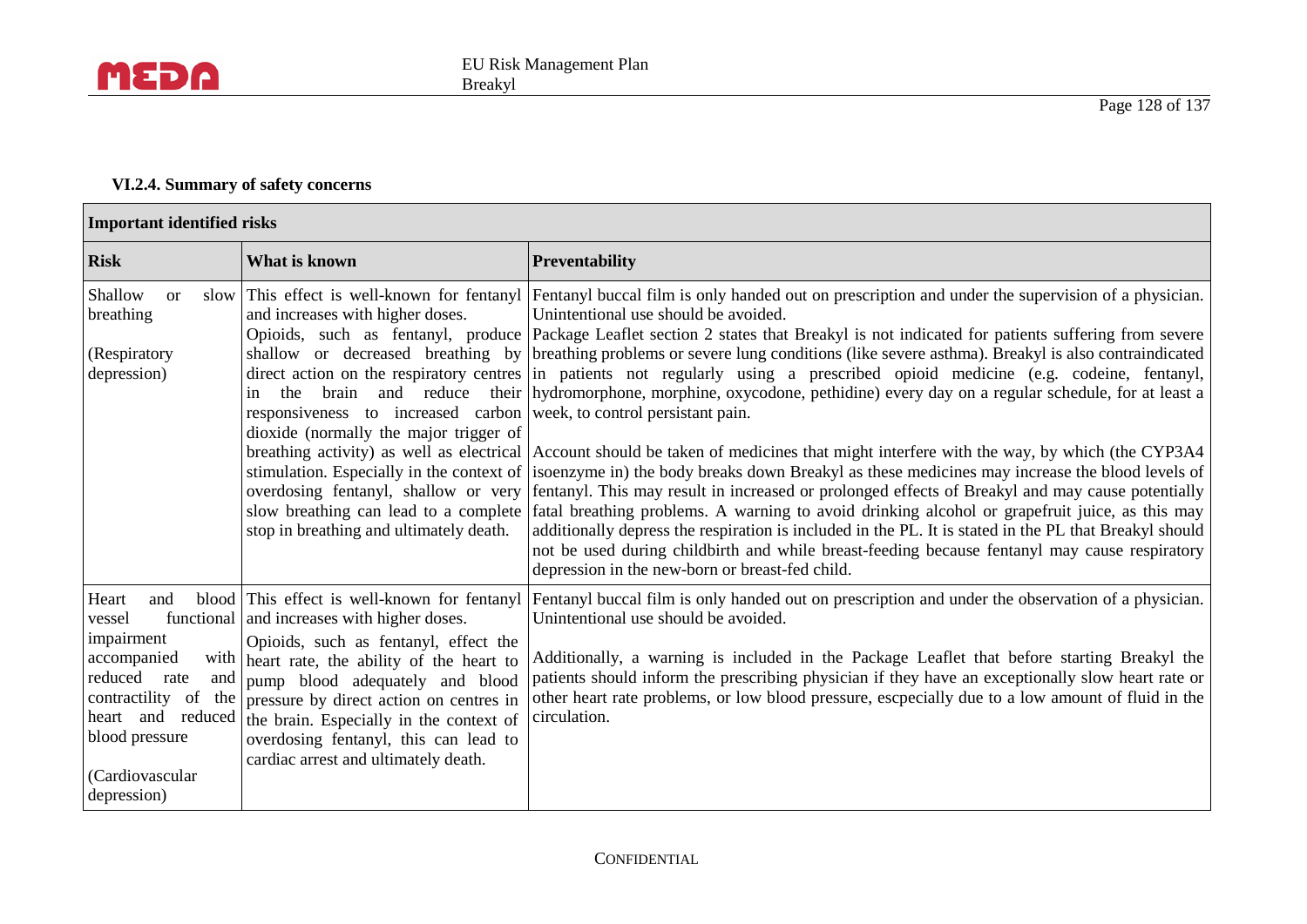

| <b>Important identified risks</b>                                                                                      |                                                                                                                                                                                                                                                                                                                                                                                                                                                                                                                                                                                                                |                                                                                                                                                                                                                                                                                                                                                                                                                                       |  |
|------------------------------------------------------------------------------------------------------------------------|----------------------------------------------------------------------------------------------------------------------------------------------------------------------------------------------------------------------------------------------------------------------------------------------------------------------------------------------------------------------------------------------------------------------------------------------------------------------------------------------------------------------------------------------------------------------------------------------------------------|---------------------------------------------------------------------------------------------------------------------------------------------------------------------------------------------------------------------------------------------------------------------------------------------------------------------------------------------------------------------------------------------------------------------------------------|--|
| human<br>enzyme<br>inhibitors)                                                                                         | drugs that interact certain enzymes. They are either Unintentional use should be avoided.<br>(eg. inhibit) with the changed to their active form or changed<br>it for its elimination is called cytochrom<br>(DDI with CYP3A4   P450 CYP3A4. This enzyme also<br>interacts with many other drugs but also<br>foods<br>(grapefruit)<br>juice).<br>various<br>Medicines that might interfere with the<br>way, by which the CYP3A4 enzyme<br>breaks down fentanyl may increase the<br>blood levels of fentanyl which may<br>increased effect of fentanyl on the body<br>with the potential for adverse reactions. | Drug interaction with Many drugs are changed in the body by Fentanyl buccal film is only handed out on prescription and under the observation of a physician.<br>CYP3A4 in order to eliminate them. The enzyme Information on several medicines that may increase the blood levels of fentanyl and may lead to<br>which interacts with fentanyl to prepare increased or prolonged effects of Breakyl is given in the Package Leaflet. |  |
| Drug interaction with<br>other calming<br><b>or</b><br>sleep inducing drugs<br>(DDI with sedative-<br>hypnotic agents) | Taking two or more drugs that lead to<br>tiredness or sleepiness can increase the<br>effect through addition.                                                                                                                                                                                                                                                                                                                                                                                                                                                                                                  | Fentanyl buccal film is only handed out on prescription and under the observation of a physician.<br>Unintentional use should be avoided.<br>The Package Leafleat states that patients should inform their physicians or pharmacists on any<br>medicine they are taking which normally make them tired or sleepy.                                                                                                                     |  |
| opioid effects<br>(DDI with<br>agonists)                                                                               | drugs that antagonise taken together with opioids, the effect Unintentional use should be avoided.<br>of the pain-killers may be diminished or<br>may cause<br>it<br>opioid symptoms<br>(e.g.<br>anxiety,<br>tremor,<br>antagonists or partial abdominal pain, and other symptoms).                                                                                                                                                                                                                                                                                                                            | Drug interaction with If drugs that reduce opioid activity are Fentanyl buccal film is only handed out on prescription and under the observation of a physician.<br>opiate withdrawal Section 2 of the Package Leaflet includes a warning that taking active substances which reduce<br>opiod activity may cause opiate withdrawal symptoms (e.g. anxiety, tremor, abdominal pain, and<br>other symptoms).                            |  |
|                                                                                                                        |                                                                                                                                                                                                                                                                                                                                                                                                                                                                                                                                                                                                                | Drug interaction with  MAO inhibitors are used for treating  Fentanyl buccal film is only handed out on prescription and under the observation of a physician.                                                                                                                                                                                                                                                                        |  |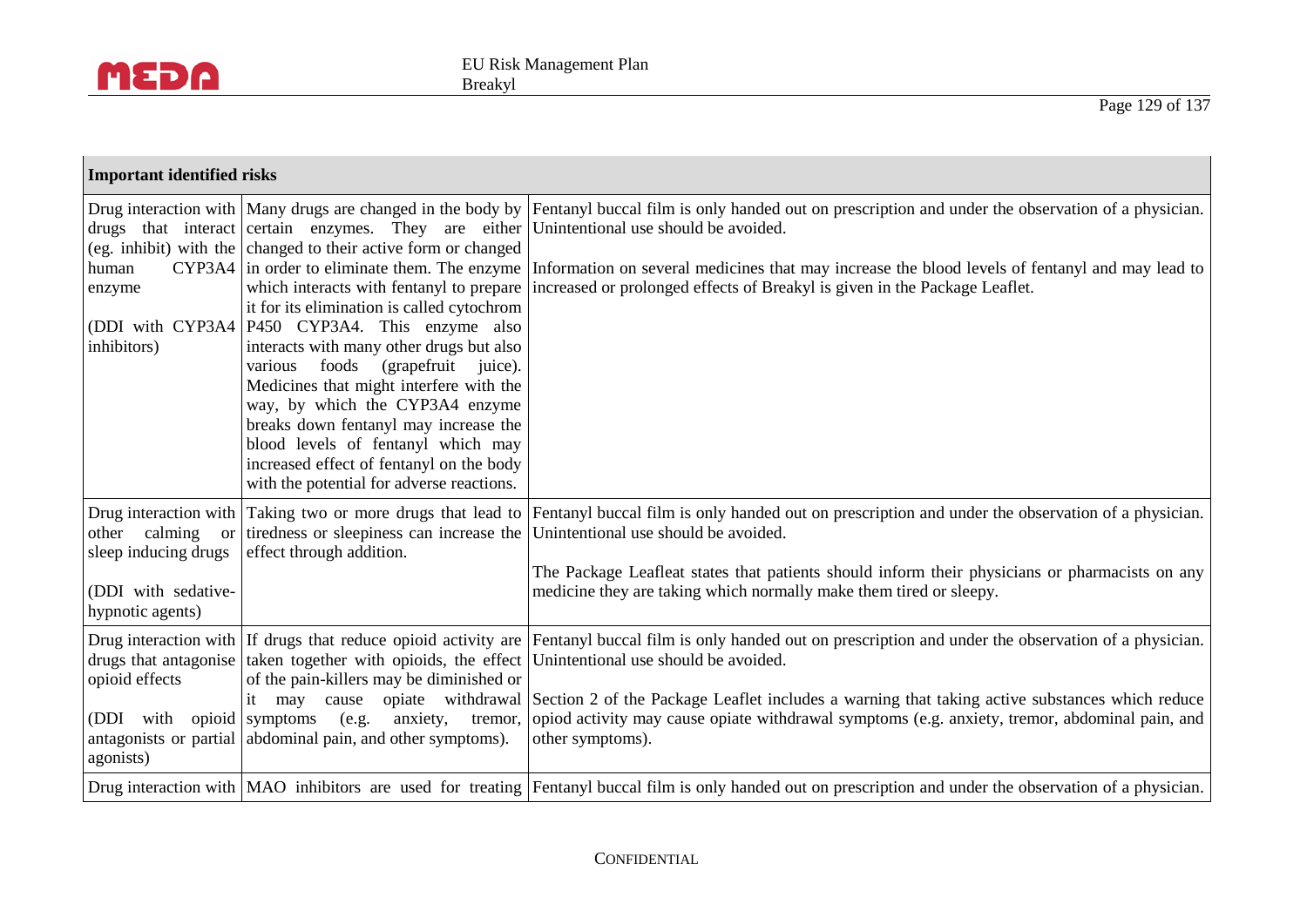

|                                                                                                 | <b>Important identified risks</b>                                                                                                                                                                                                                                                                                                                                     |                                                                                                                                                                                                                                                                                                                                                                                                                                                                                                                                                                                                                                                                                                                                                                                                                                                                                                                                                                                                                                                                                                                                                                                                                                                                                       |  |  |
|-------------------------------------------------------------------------------------------------|-----------------------------------------------------------------------------------------------------------------------------------------------------------------------------------------------------------------------------------------------------------------------------------------------------------------------------------------------------------------------|---------------------------------------------------------------------------------------------------------------------------------------------------------------------------------------------------------------------------------------------------------------------------------------------------------------------------------------------------------------------------------------------------------------------------------------------------------------------------------------------------------------------------------------------------------------------------------------------------------------------------------------------------------------------------------------------------------------------------------------------------------------------------------------------------------------------------------------------------------------------------------------------------------------------------------------------------------------------------------------------------------------------------------------------------------------------------------------------------------------------------------------------------------------------------------------------------------------------------------------------------------------------------------------|--|--|
| class<br>the<br>monoamine-oxidase<br>(MAO) inhibitors<br>(DDI with<br>MAO brain.<br>inhibitors) | drugs that belong to severe depression. Simultaneous intake   Unintentional use should be avoided.<br>of of fentanyl buccal film and drugs of the<br>affect the same neurotransmitter in the weeks.                                                                                                                                                                   | class of MAO inhibitors may cause Section 2 of the Package Leaflet includes the warning not to use Breakyl if one is currently taking<br>severe mental disorders as they both   monoamine-oxidase (MAO) inhibitors (used for severe depression) or has done so in the past 2                                                                                                                                                                                                                                                                                                                                                                                                                                                                                                                                                                                                                                                                                                                                                                                                                                                                                                                                                                                                          |  |  |
| Overdose (Overdose)                                                                             | An overdose of fentanyl increases its<br>potential for adverse events such as<br>negative effects on the respiratory<br>system or the heart. This might, in<br>severe cases, lead to respiratory or<br>cardiac arrest.<br>Many possible scenarios can result in<br>an overdose, both accidental (e.g.<br>forgetting a dose has already been<br>taken) or intentional. | Fentanyl buccal film is only handed out on prescription and under the supervision of a physician<br>to evaluate the adequate dose.<br>Section 3 of the Package Leaflet advises on individual titration of the successful dose of Breakyl<br>under supervision of a physician starting with the lowest dose, using a maximum of four doses<br>per day and that changes of opioid therapy must be directed and monitored by one doctor.<br>The PL emphasizes the need for the prescribed dose to be well tolerated and (in section 2) clearly<br>states that children between ages of 0-18 years are non-patients.<br>Symptoms of overdose, especially in cases of accidental use/ use in opioid non-tolerant patients<br>and immediate action to be taken when this is suspected are described in the PL.                                                                                                                                                                                                                                                                                                                                                                                                                                                                              |  |  |
| Diversion of<br>drugs<br>for<br>purposes.<br>(Drug diversion)                                   | condition. Others try to earn money<br>all opioids.                                                                                                                                                                                                                                                                                                                   | licit Fentanyl is an opioid that affects the Fentanyl buccal film is only handed out on prescription and under the supervision of a physician.<br>illicit   brain. This so-called high is thought by   Additionally, fentanyl is included in the yellow list of the INCB (International Narcotics Control<br>some people (e.g. addicts) who try to Board). Any traffic with fentanyl is therefore strictly controlled. Prescription of drugs included in<br>obtain opioids for this purpose and not the yellow list is subject to specific requirements in all European Economic Area countries to<br>for a pain relief due to a medical allow monitoring of drug prescription and distribution.<br>through drug diversion. It is a risk with In the Package Leaflet the approved indication, the management of breakthrough cancer pain in<br>adult patients, of Breakyl is stated. Breakthrough pain is additional sudden pain. This may occur<br>although patients have taken their regular opioid pain relieving medicine.<br>It is further clarified, that Breakyl must only be used, if the patient is already taking and is used to<br>regular opioid therapy like morphine, oxycodone, or transdermal fentanyl for a minimum of one<br>week to treat the chronic cancer pain. |  |  |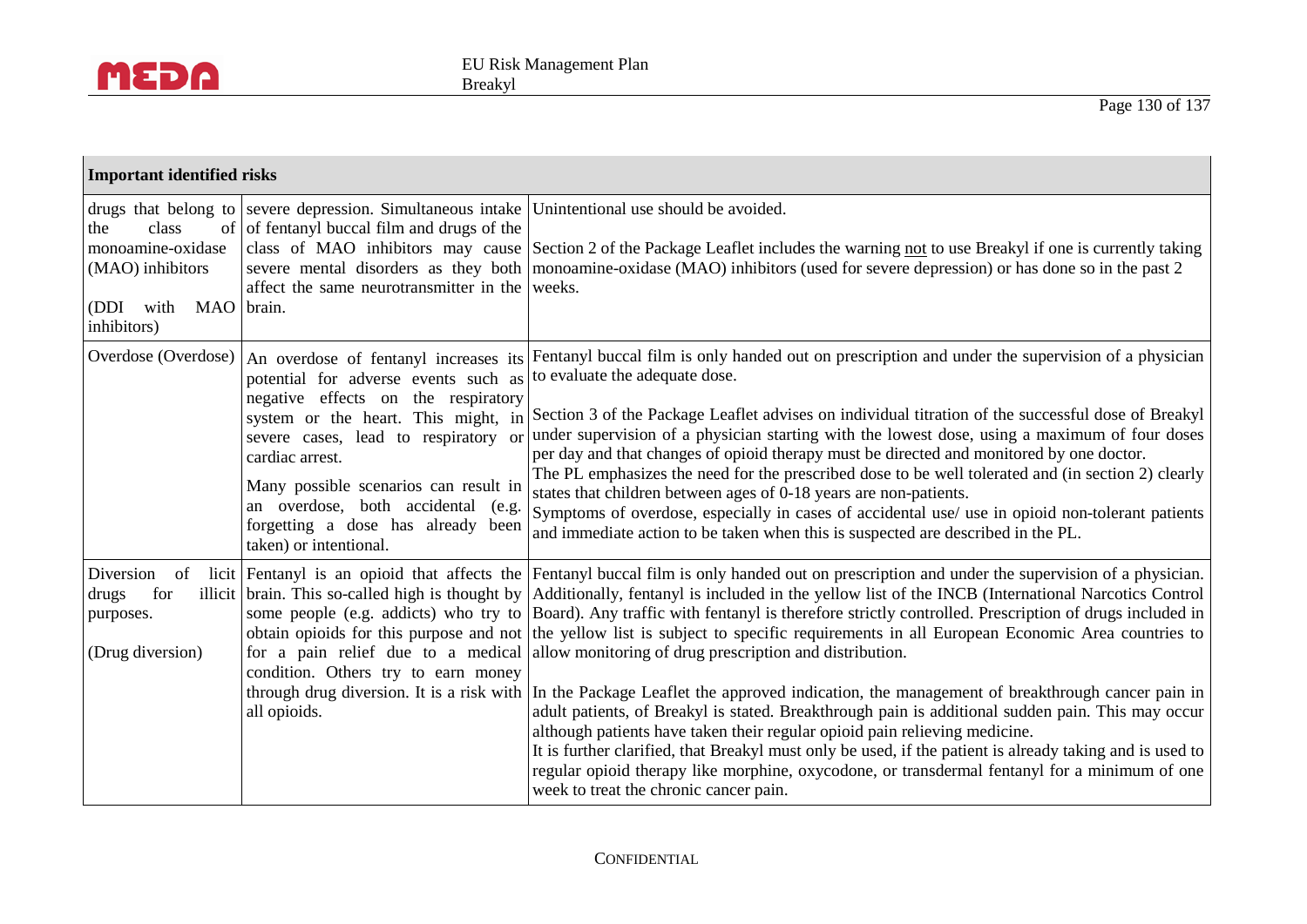

| <b>Important identified risks</b>                                                           |                                                                                                                                                                                         |                                                                                                                                                                                                                                                                                                                                                                                                                                                                                                                                                                                                                                     |  |
|---------------------------------------------------------------------------------------------|-----------------------------------------------------------------------------------------------------------------------------------------------------------------------------------------|-------------------------------------------------------------------------------------------------------------------------------------------------------------------------------------------------------------------------------------------------------------------------------------------------------------------------------------------------------------------------------------------------------------------------------------------------------------------------------------------------------------------------------------------------------------------------------------------------------------------------------------|--|
|                                                                                             |                                                                                                                                                                                         |                                                                                                                                                                                                                                                                                                                                                                                                                                                                                                                                                                                                                                     |  |
| Wrong method<br>administration<br>other errors with the<br>medication<br>(Medication error) | skin).                                                                                                                                                                                  | of As with any medication, unintentional Fentanyl buccal film is only handed out on prescription and under the supervision of a physician.<br>or errors might occur (e.g. dispensing the Furthermore, to facilitate the proper dispensing by the pharmacist and the correct identification of<br>wrong dosage, application to the outer the appropriate dosage, the MAH established a colour-coded packaging.<br>Additionally, the Package Leaflet gives comprehensive advice regarding the correct use of the<br>product.                                                                                                          |  |
| Reactions<br>of<br>application<br>(Local tolerability)                                      | mucosa at the site of inactive substances (e.g. antimicrobials, strategies are applicable.<br>solvent) that might irritate the mucosa.<br>Some of them may cause allergic<br>reactions. | the Fentanyl buccal film contains several In section 4 of the Package leaflet application site reactions are listed. No special preventive                                                                                                                                                                                                                                                                                                                                                                                                                                                                                          |  |
| Intentional<br>medication error<br>(Drug misuse)                                            | other purposes than indicated on the product.<br>label. For example, a patient with<br>physician.                                                                                       | As with any medication, fentanyl buccal Fentanyl buccal film is only handed out on prescription and under the supervision of a physician.<br>film could be used intentionally for Additionally, the Package Leaflet gives comprehensive advice regarding the correct use of the<br>breakthrough pain might initiate a Furthermore, the Package Leaflet advises patients that they should not pass the medication on to<br>higher dose without consulting his/her others. It may harm them, even if their symptoms are the same.<br>Section 3 of the Package Leaflet states that Breakyl should always be used exactly as the doctor |  |
|                                                                                             |                                                                                                                                                                                         | has told. If unsure, the patient should check with the doctor or pharmacist.<br>The patient is warned not to change the doses of Breakyl or of the regular opioid therapy on one's<br>own. Changes in dosage must be directed and monitored by a doctor.                                                                                                                                                                                                                                                                                                                                                                            |  |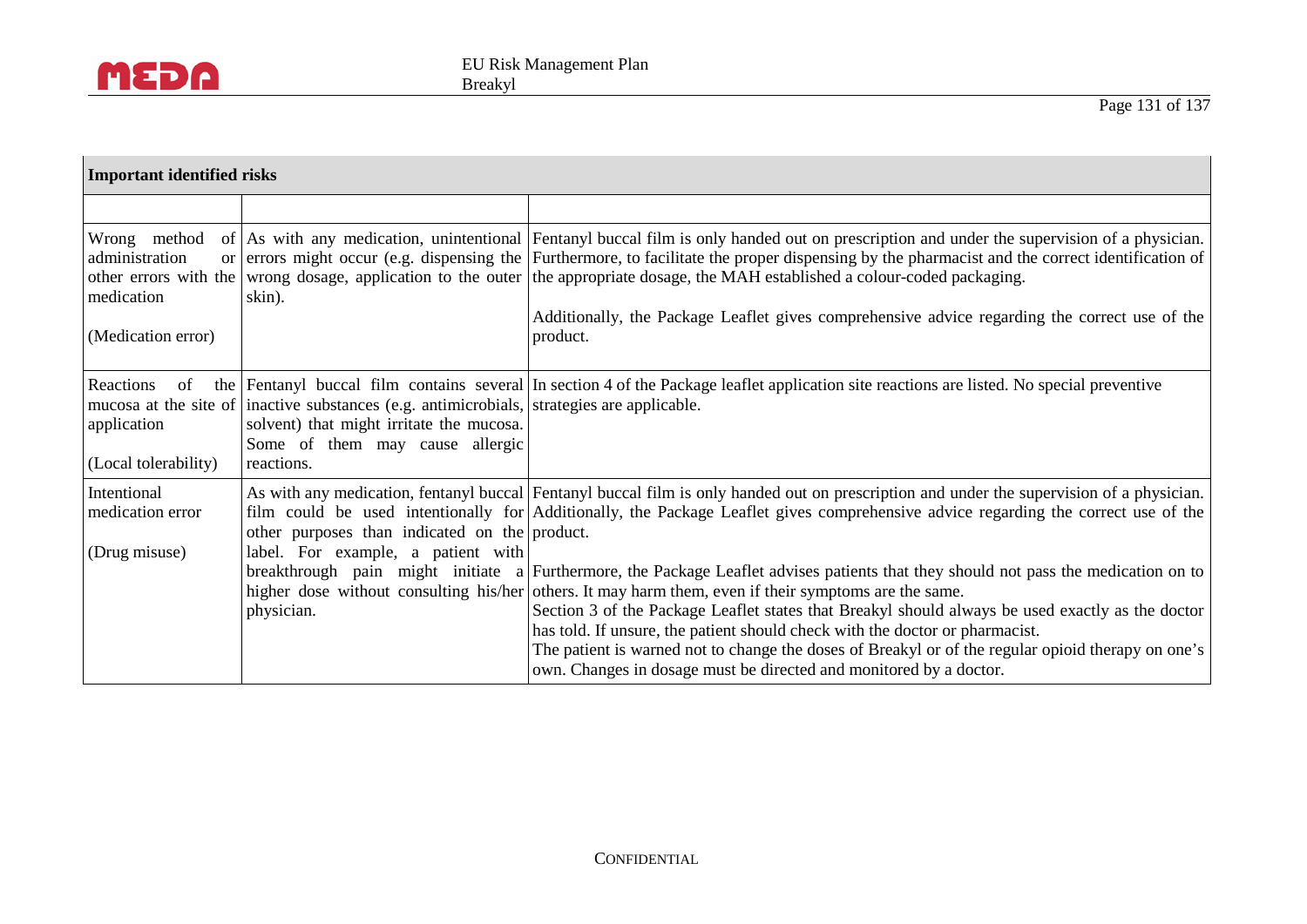

| <b>Important potential risks</b>                                                                                                                                                             |                                                                                                                                                                                                                                                                                                                                                                                                                                                                                                                                                                                                                                                                        |  |
|----------------------------------------------------------------------------------------------------------------------------------------------------------------------------------------------|------------------------------------------------------------------------------------------------------------------------------------------------------------------------------------------------------------------------------------------------------------------------------------------------------------------------------------------------------------------------------------------------------------------------------------------------------------------------------------------------------------------------------------------------------------------------------------------------------------------------------------------------------------------------|--|
| <b>Risk</b>                                                                                                                                                                                  | What is known (Including reason why it is considered a potential<br>risk)                                                                                                                                                                                                                                                                                                                                                                                                                                                                                                                                                                                              |  |
| Brain injury<br>(Brain lesions)                                                                                                                                                              | Another marketing authorisation holder of fentanyl products<br>conducted a study in rats and found that these rats had brain lesions<br>(mineralization and necrosis) after administration of high doses of<br>fentanyl. So far, this has only been seen in rats and has not been<br>proven for humans. Relevance for humans is unknown.                                                                                                                                                                                                                                                                                                                               |  |
| Serotonin syndrome induced by<br>interaction<br>between<br>fentanyl<br>and serotoninergic drugs<br>(Serotonin syndrome induced<br>by interaction between fentanyl<br>and serotinergic drugs) | Serotonin is a neurotransmitter in the brain. Fentanyl affects it as do<br>several other medications, especially those used to treat mental<br>illness (depression, anxiety). If two or more of these medication are<br>taken simultaneously, it may cause severe mental disorders.<br>This risk is adequately addressed in the Package Leaflets of all<br>medication affecting this neurotransmitter including fentanyl buccal<br>film and is widely known.                                                                                                                                                                                                           |  |
| Drug abuse<br>(Drug abuse)                                                                                                                                                                   | Abuse is the persistent or sporadic intentional and excessive use of a<br>medicinal product, which is accompanied by harmful physical or<br>psychological effects. As fentanyl, just as other opioids, effects the<br>brain, causing a so-called "high", there is the potential for abuse of<br>the drug. However, fentanyl buccal film is only available on<br>prescription while under the observation of a physician and only for<br>cancer patients with breakthrough pain. Furthermore, re-using a film<br>once it has been applied to the inside of the cheek does not result in<br>the desired effect as most of the active substance is absorbed<br>instantly. |  |
| Drug dependence<br>(Drug dependence)                                                                                                                                                         | Just as other opioids, fentanyl has the potential to cause dependence.<br>This risk can be minimised and managed as fentanyl is a prescription<br>only medication and only administered under the supervision of a<br>physician.                                                                                                                                                                                                                                                                                                                                                                                                                                       |  |
| Off-label use<br>(Off-label use)                                                                                                                                                             | Fentanyl buccal film could be used for other forms of pain than<br>cancer breakthrough pain (non-cancer acute or chronic pain). The<br>correct indication is adequately described in the Package Leaflet.<br>Fentanyl buccal film is a prescription only medication and therapy is<br>with the supervision of a physician.                                                                                                                                                                                                                                                                                                                                             |  |
| Exposure<br>the<br>drug<br>to<br>by<br>accident<br>(Accidental exposure)                                                                                                                     | Certain professions are prome to accidental exposure to the drug, e.g.<br>anaesthesiologists inhale fentanyl during surgery. Furthermore, it is<br>possible that fentanyl enters the body during handling of the buccal<br>film, before applying it to the inner side of the cheek. The risk of<br>accidental exposure to fentanyl via the fentanyl buccal film is<br>considered very low. The Package Leaflet informs on the correct<br>handling of fentanyl buccal film and therapy is monitored by a<br>physician. The drug is only available on prescription.                                                                                                      |  |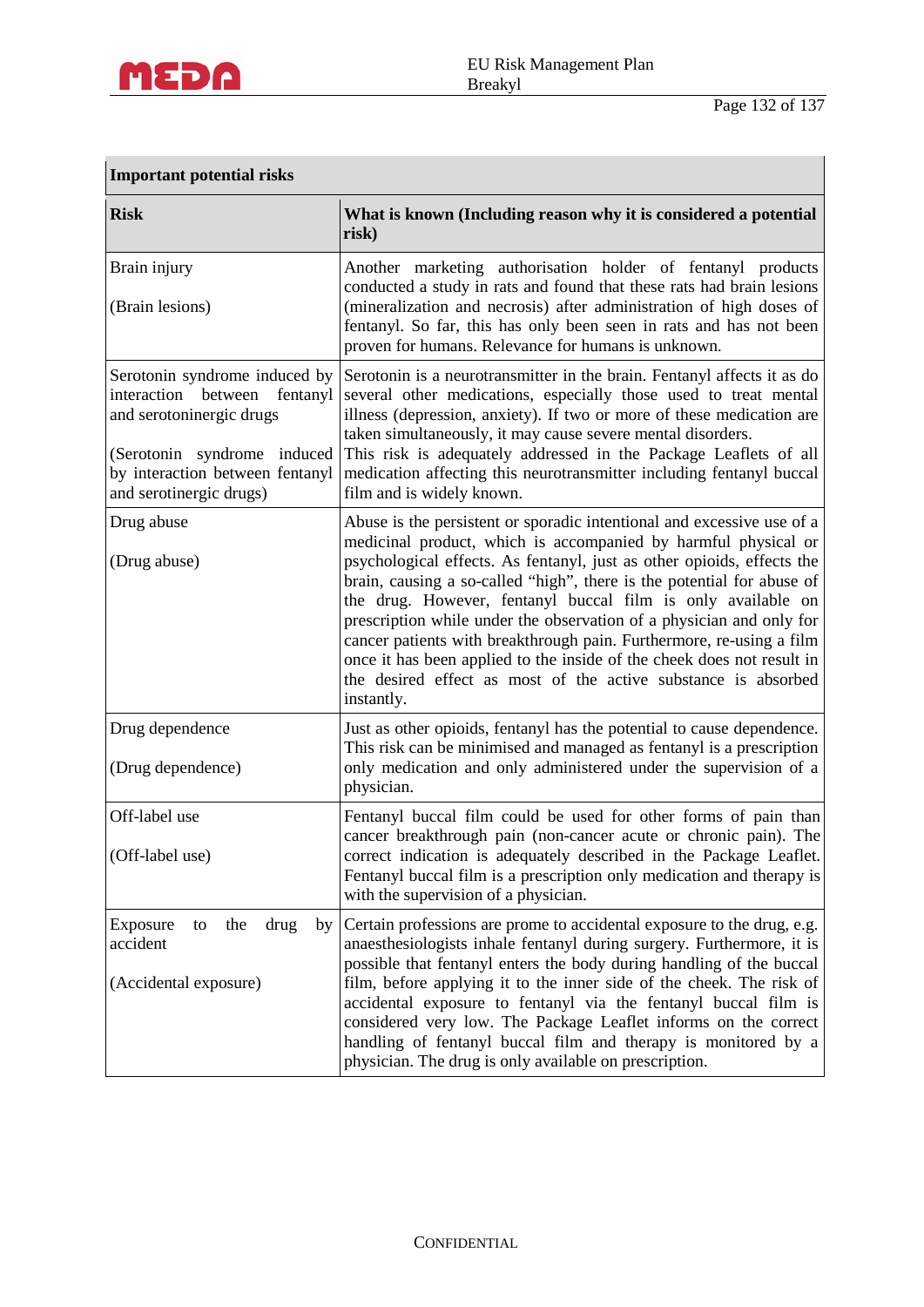

| <b>Missing information</b>                                                                                                       |                                                                                                                                                                                                                                                                                                                                                                                                                                                                                                                                                                      |  |  |
|----------------------------------------------------------------------------------------------------------------------------------|----------------------------------------------------------------------------------------------------------------------------------------------------------------------------------------------------------------------------------------------------------------------------------------------------------------------------------------------------------------------------------------------------------------------------------------------------------------------------------------------------------------------------------------------------------------------|--|--|
| <b>Risk</b>                                                                                                                      | What is known                                                                                                                                                                                                                                                                                                                                                                                                                                                                                                                                                        |  |  |
| Use<br>in<br>patients<br>kidney or<br>liver<br>concomitant<br>diseases<br>(Use in patients with renal or<br>hepatic dysfunction) | with So far, no studies with fentanyl buccal film in patients with a<br>damaged liver of kidneys have been conducted and no data are<br>available on this. However, intravenous fentanyl has been studied in<br>patients with liver or kidney problems and these data can be<br>transferred to fentanyl buccal film. As fentanyl buccal film is titrated<br>starting with the lowest possible dose, this should prevent any<br>additional undesirable effect due to not fully functional liver or<br>kidneys.                                                        |  |  |
| Use for a long period<br>(Long-term use)                                                                                         | There are limited data from clinical studies with fentanyl buccal film<br>taken for a long period of time: (FEN-290): all 5 subjects were<br>treated with the buccal film for more than 6 months: One of them for<br>9 months, one for 18 months and 3 for more than 24 months (no new<br>unexpected safety findings; continued participation was<br>$\alpha$<br>considered evidence of efficacy for this open treatment safety study).<br>Fentanyl has the potential for dependence, and discontinuation after<br>prolongued use could lead to withdrawal symptoms. |  |  |
| Use<br>in<br>pregnant<br>breastfeeding woman<br>(Use<br>in<br>pregnant<br>breastfeeding woman)                                   | or No data are available regarding the use of fentanyl in pregnant or<br>breastfeeding woman. However, it is clearly recommended not to use<br>Breakyl during pregnancy.<br>or It is known that fentanyl will pass from the mother's blood stream<br>into the child in the womb (through the placenta). This may cause<br>life-threatening conditions to the unborn child.<br>Fentanyl passes into the breast milk and may cause sleepiness as well<br>as shallow and decreased breathing in the child.                                                              |  |  |
| Use in children and adolescents<br>(Use in paediatric patients)                                                                  | No data are available regarding the use of fentanyl in children and<br>adolescents (aged 0-18 years). Breakyl is only indicated for adults.                                                                                                                                                                                                                                                                                                                                                                                                                          |  |  |

## **VI.2.5. Summary of risk minimisation measures by safety concern**

Not applicable. No additional risk minimisation measures are planned.

# **VI.2.6. Planned post authorisation development plan**

Not applicable.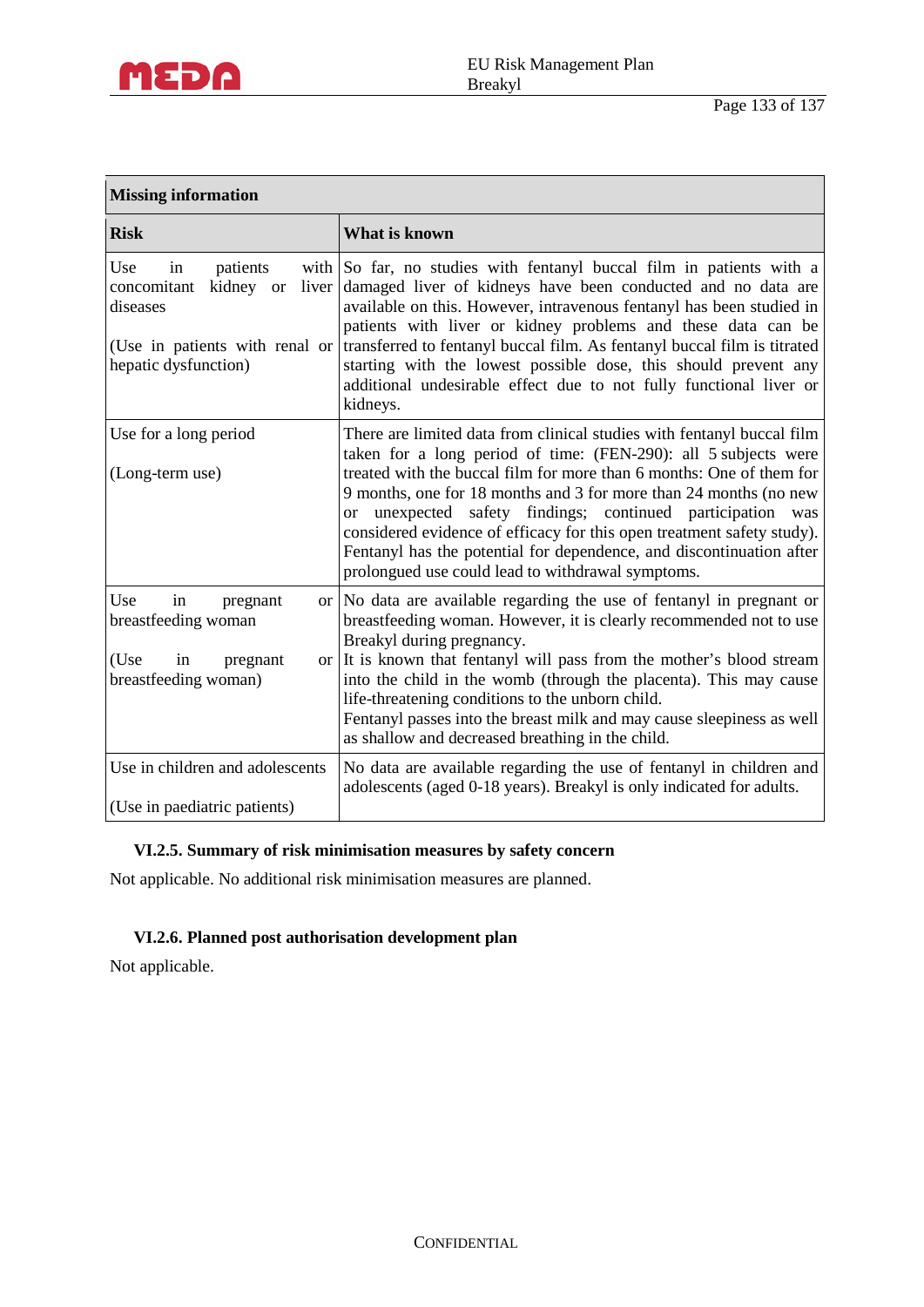

 $\mathbf{r}$ 

## **VI.2.7. Summary of changes to the Risk Management Plan over time**

| Table 1: Major changes to the Risk Management Plan over time |             |                                                                                                                                                                                                                                                                                                                                                                                                                                                                                                                                                                                                                                     |                                                                                              |
|--------------------------------------------------------------|-------------|-------------------------------------------------------------------------------------------------------------------------------------------------------------------------------------------------------------------------------------------------------------------------------------------------------------------------------------------------------------------------------------------------------------------------------------------------------------------------------------------------------------------------------------------------------------------------------------------------------------------------------------|----------------------------------------------------------------------------------------------|
| <b>Version</b> Date                                          |             | <b>Safety Concerns</b>                                                                                                                                                                                                                                                                                                                                                                                                                                                                                                                                                                                                              | <b>Comment</b>                                                                               |
|                                                              | 20-Feb-2008 | The following safety concerns were included in this $1st RMP$ :<br>Important identified risks:<br>Respiratory depression<br>Potential for overdose, especially with off-label use<br>Cardiovascular depression<br>Drug-drug interactions with CYP3A4 inhibitors<br>Drug-drug interactions with sedatives/hypnotics<br>Drug-drug interactions with opioids antagonists and partial<br>agonists<br>Drug-drug interactions with MAO inhibitors<br>Potential for misuse for illegal purposes<br>Important potential risks:<br>Application site reaction<br>Important missing information:<br>Patients with renal or hepatic dysfunction | This RMP was submitted in the context of the application for<br>the marketing authorisation. |
| $\overline{2}$                                               | 12-Mar-2010 | No new safety concerns were added.                                                                                                                                                                                                                                                                                                                                                                                                                                                                                                                                                                                                  |                                                                                              |
| 3                                                            | 21-Jun-2012 | No new safety concerns were added.                                                                                                                                                                                                                                                                                                                                                                                                                                                                                                                                                                                                  |                                                                                              |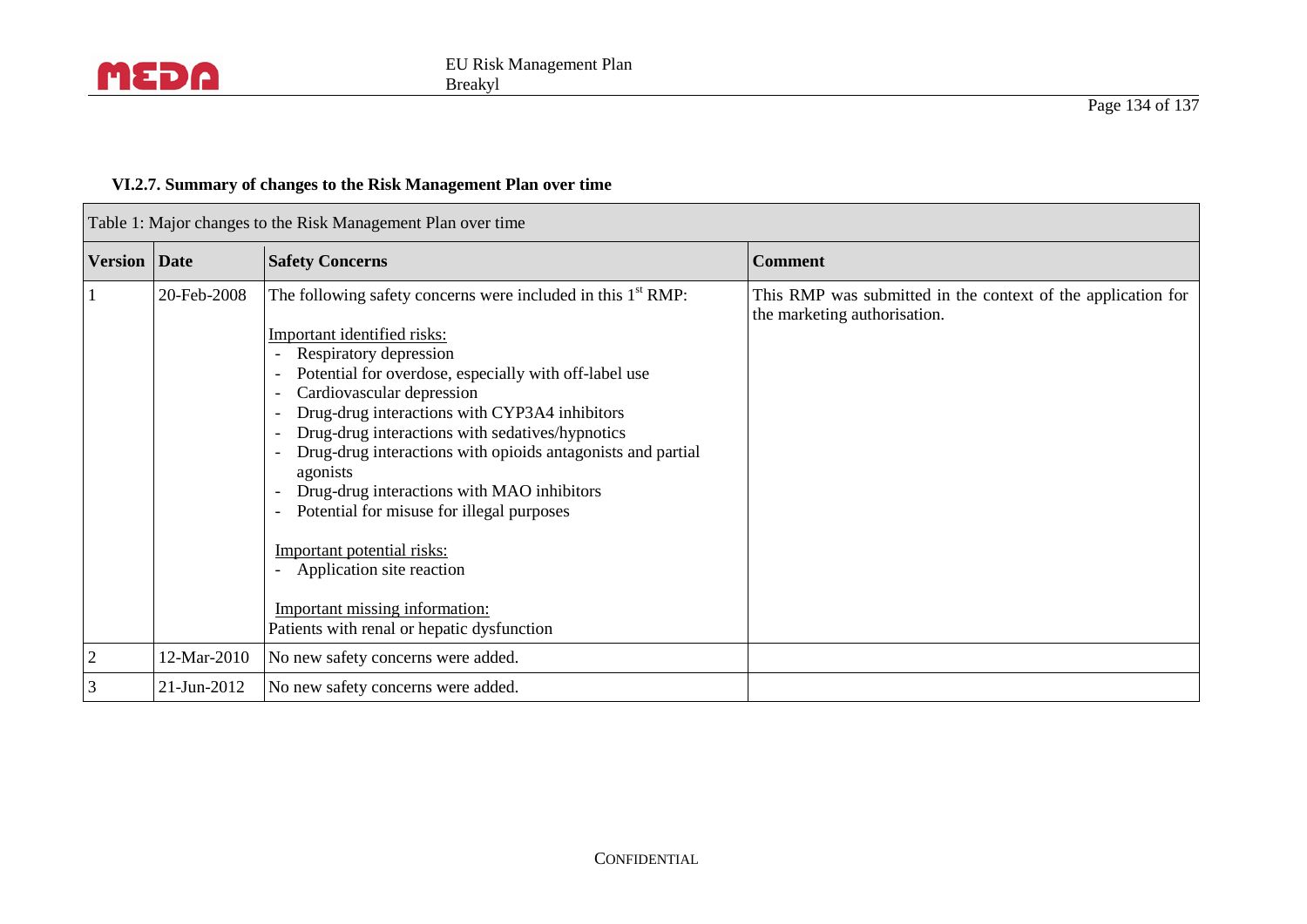

| $\overline{4}$ | 16-Jul-2014 | Added as important identified risks:                                                                                                                                                                               | Transfer into new GVP RMP template                                                                                             |
|----------------|-------------|--------------------------------------------------------------------------------------------------------------------------------------------------------------------------------------------------------------------|--------------------------------------------------------------------------------------------------------------------------------|
|                |             | Medication error<br>Misuse (not illegal purpose)<br>drug diversion (renamed, formerly: Potential for misuse for<br>illegal purposes<br>Application site reaction (upgraded from important potential<br>risk)       | All changes as requested by PRAC Assessment Report<br>(Procedure No.: EMEA/H/C/PSUSA/ 00001369/201304) dated<br>of 05 Dec 2013 |
|                |             | Added as important potential risks:<br>Brain lesions<br>Serotonin syndrome induced by interaction between fentanyl<br>and serotoninergic drugs<br>Abuse<br>Drug dependence<br>Off-label use<br>Accidental exposure |                                                                                                                                |
|                |             | Added as missing information:<br>Effect of long term use $(> 12$ months of therapy)<br>$\overline{\phantom{0}}$<br>Application in pregnant and breastfeeding women<br>Application in paediatric patients           |                                                                                                                                |